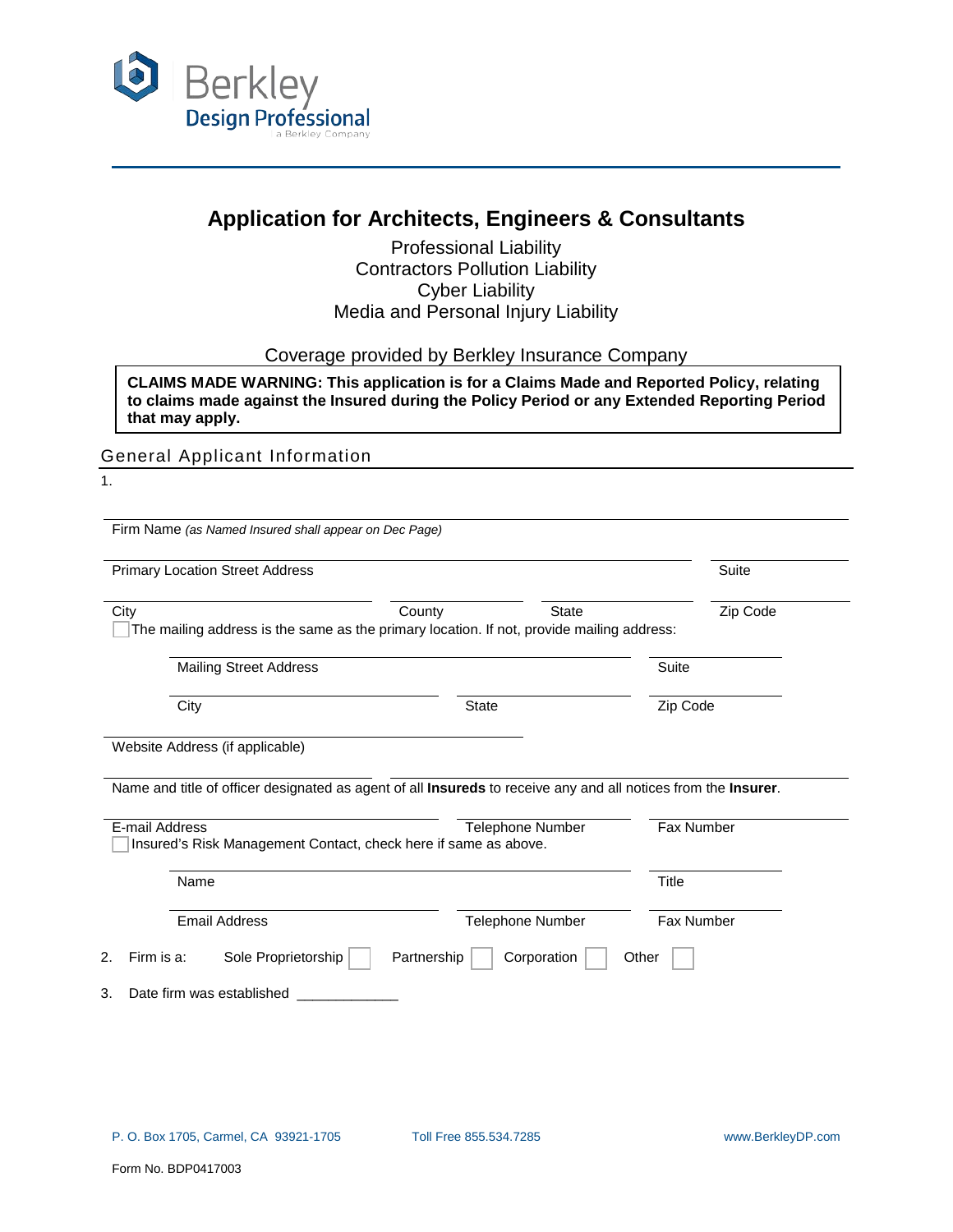

4. List branch office locations (if any) and the percentage of fees from each location:

| Location | % of Fees |
|----------|-----------|
|          |           |
|          |           |
|          |           |
|          |           |

5. List any related entities, predecessor firms or pre-existing entities, their relationship or percentage of ownership, dates of existence and services provided. If coverage is desired for the entity, please list the retro date on their current professional liability coverage.

| <b>Entity Name</b> | Relationship | Dates of<br>Existence | Services Provided   Retro Date | Current |
|--------------------|--------------|-----------------------|--------------------------------|---------|
|                    |              |                       |                                |         |
|                    |              |                       |                                |         |
|                    |              |                       |                                |         |
|                    |              |                       |                                |         |

## 6. Number of Staff:

|                                            | Number Employed | Number<br>Registered/Licensed |
|--------------------------------------------|-----------------|-------------------------------|
| Principals, partners, Officers & Directors |                 |                               |
| <b>Professional Personnel</b>              |                 |                               |
| <b>Technical Personnel</b>                 |                 |                               |
| All Others                                 |                 |                               |
| Total number of Employees                  |                 |                               |

## Fees & Discipline

7. Please provide your Firm's actual gross receipts for the fiscal years requested below. Gross receipts means the exact dollar amount of gross receipts from Professional Services including fees paid to subconsultants, however, excluding direct reimbursables by contract (i.e., travel, per diem, reproduction costs, etc.)

|                       | Estimated for       | Last Complete      | <b>Prior Year</b> | 2 <sup>nd</sup> Prior Year |
|-----------------------|---------------------|--------------------|-------------------|----------------------------|
| Date                  | Current Fiscal year | Fiscal Year Ending |                   |                            |
| (mm/vvvv)             |                     |                    |                   |                            |
| <b>Gross Receipts</b> |                     |                    |                   |                            |

8. Indicate the approximate percentage of your last fiscal year gross receipts in the Disciplines below. Do not include Subconsultants.

| Architecture                    | % | Civil Engineering                   | % |
|---------------------------------|---|-------------------------------------|---|
| Architectural Planning          |   | Civil - Wastewater Treatment Plants |   |
| Interior Design and Graphics    |   | <b>Structural Engineering</b>       |   |
| Landscape Architecture          |   | <b>Environmental Engineering</b>    |   |
| <b>Acoustical Engineering</b>   |   | <b>Environmental Science</b>        |   |
| <b>Mechanical Engineering</b>   |   | Geotechnical Engineering            |   |
| <b>Electrical Engineering</b>   |   | Survevor                            |   |
| <b>Process Engineering</b>      |   | <b>Traffic Engineering</b>          |   |
| <b>Illumination Engineering</b> |   | Other                               |   |

<sup>9.</sup> What percentage of last year's fees were paid to subconsultants \_\_\_\_\_\_ % What percentage of your subconsultants are insured for professional liability coverage: \_\_\_\_\_% Do you obtain certificates of insurance from your subconsultants? The North Constants of The North States North States North States North States North States North States North States North States North States North States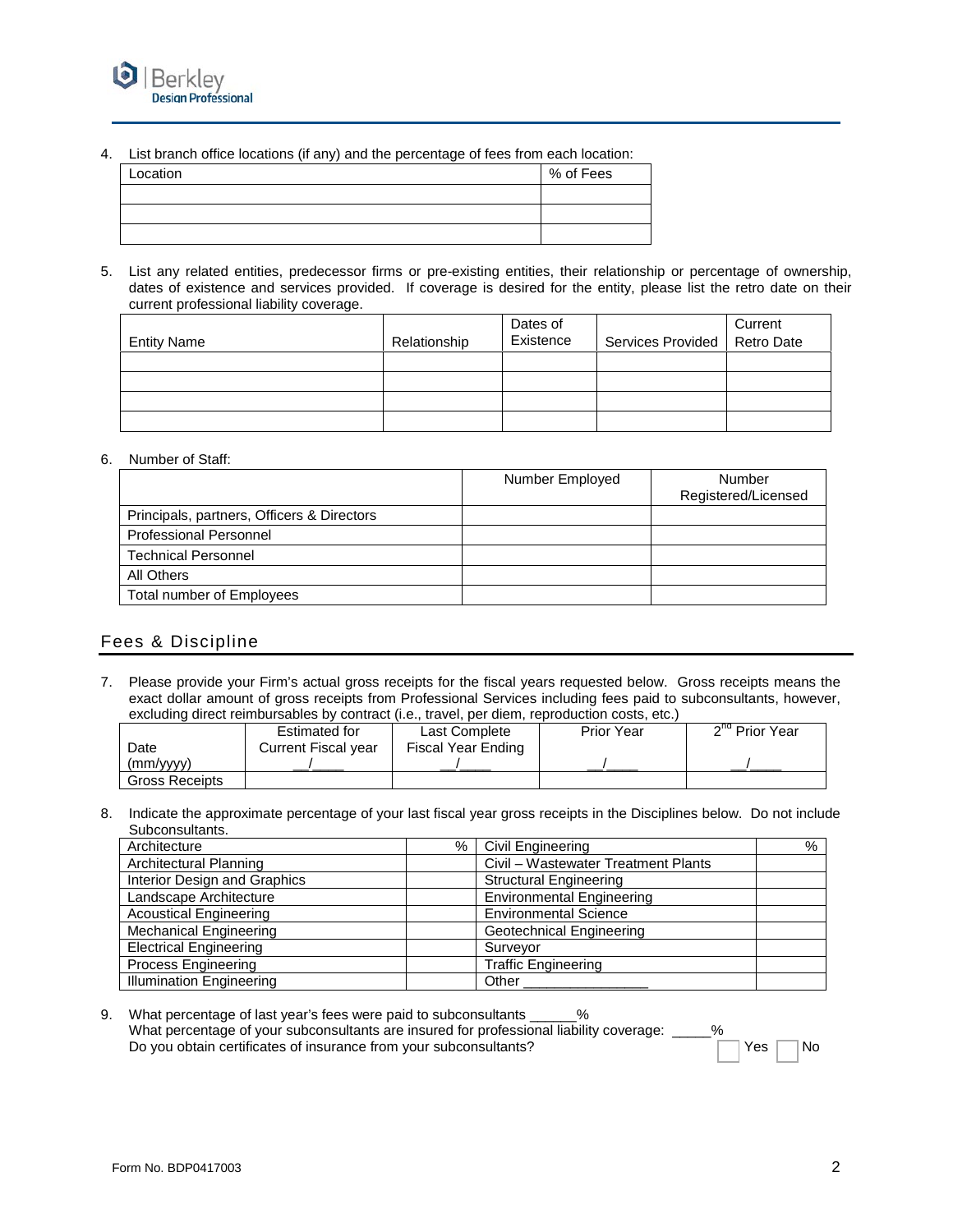

## Services & Projects

10. Indicate the approximate percentage of your last fiscal year gross receipts for the following services:

| Design with construction observation/review                                            | % |
|----------------------------------------------------------------------------------------|---|
| Design without construction observation/review - for government clients                |   |
| Design without construction observation/review - for private clients                   |   |
| Construction observation/review without design                                         |   |
|                                                                                        |   |
| Feasibility, economic, seismic or forensic studies or reports                          |   |
| Master planning, conceptual, schematic, or other design without construction documents |   |
| Abandoned projects                                                                     |   |
|                                                                                        |   |
| <b>Construction Management</b>                                                         |   |
| Project Management                                                                     |   |
| <b>Operation and Management Services</b>                                               |   |
| Design build - designer led with construction responsibility                           |   |
| Plan checking without design                                                           |   |
| Quantity or cost estimates without design                                              |   |
| Inspection as a standalone service                                                     |   |
| Boundary and construction staking                                                      |   |
| Surveying                                                                              |   |
|                                                                                        |   |
| Construction materials testing (including compaction testing)                          |   |
| Geotechnical Laboratory analysis                                                       |   |
| Geotechnical drilling and sampling                                                     |   |
| Asbestos and lead studies                                                              |   |
| Asbestos and lead abatement                                                            |   |
| Mold remediation                                                                       |   |
| Environmental preliminary site assessments (Phase 1 PSA)                               |   |
| Environmental investigations (drilling and sampling, Phase II)                         |   |
| Environmental project observation/oversight                                            |   |
| <b>Environmental Permitting</b>                                                        |   |
| <b>Environmental Lab Analysis</b>                                                      |   |
| Fish, wildlife or botanical studies, wetland delineation                               |   |
| Other environmental services                                                           |   |
| Must total 100%                                                                        |   |
| Number of Projects completed last year                                                 |   |

11. Please describe any foreign projects in the last five years, including project types, services and location.

12. Indicate the approximate percentage of your gross receipts that were generated from the following types of clients:

| Owners               | % | <b>Local Governments</b>  | % |
|----------------------|---|---------------------------|---|
| <b>Developers</b>    |   | <b>State Governments</b>  |   |
| Contractors          |   | <b>Federal Government</b> |   |
| Design Professionals |   | Foreian                   |   |
|                      |   | Other                     |   |

| What percentage of your gross receipts are derived from repeat clients? ______%   |                        |           |
|-----------------------------------------------------------------------------------|------------------------|-----------|
| Does one contract or client represent more than 50% of the firm's gross receipts? | $\Box$ Yes $\parallel$ | $\Box$ No |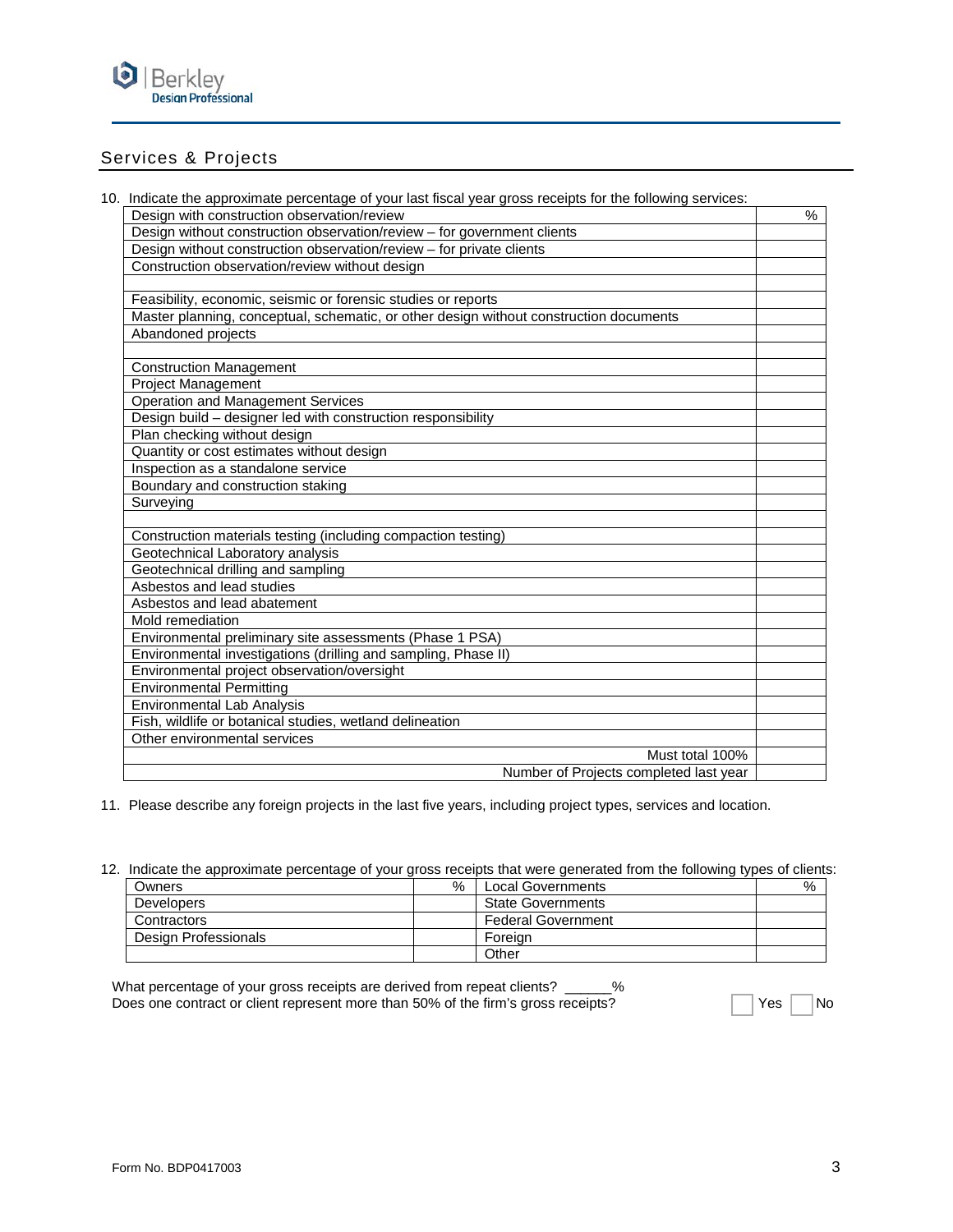

#### 13. Indicate the approximate percentage of last year's gross receipts attributable to the following projects:

| High Rise - over 15 stories (do not include<br>below)                | $\%$ | Telecommunications                                       | % |
|----------------------------------------------------------------------|------|----------------------------------------------------------|---|
| <b>Mixed Use Condominiums</b>                                        |      | <b>Data Centers</b>                                      |   |
| <b>Portion for Commercial Use</b>                                    |      | Municipal Buildings                                      |   |
| Portion for Residential Use                                          |      | <b>Mass Transit</b>                                      |   |
| <b>Residential Condominiums</b>                                      |      | Transportation passenger terminals                       |   |
| <b>Residential Subdivisions</b>                                      |      | Airport runways                                          |   |
| Custom homes                                                         |      | Roads, Highways                                          |   |
| Apartments                                                           |      | Bridges, trestles                                        |   |
| Hospitals, retirement homes, convalescent<br>homes                   |      | Mines, quarries, tunnels                                 |   |
| Public Schools, colleges & universities                              |      | Dams, reservoirs, levees                                 |   |
| Private Schools, colleges and universities                           |      | Harbors, docks, piers or structures for<br>offshore use  |   |
| <b>Correctional Institutions</b>                                     |      | Utilities, Power Plants                                  |   |
| Churches                                                             |      | Oil Refineries, Chemical plants and<br>pipelines         |   |
| Industrial buildings for processing,<br>manufacturing and production |      | Facilities related to nuclear activities                 |   |
| Systems for processing, manufacturing and<br>production              |      | Arenas, stadiums, theaters                               |   |
| Offices, warehouses, restaurants                                     |      | Pools, parks, playgrounds and recreational<br>facilities |   |
| Retail, malls, shopping centers                                      |      | Ski lifts, amusement rides, amusement<br>parks           |   |
| <b>Motels</b>                                                        |      | Landfills                                                |   |
| Hotels                                                               |      | Wastewater, sewage and water treatment<br>systems        |   |
| Libraries                                                            |      | Waste storage or disposal facilities                     |   |
| <b>Convention facilities</b>                                         |      | All other environmental projects                         |   |
| <b>Parking Garages</b>                                               |      | Other, please describe.                                  |   |
|                                                                      |      | Must total 100%                                          |   |

14. Indicate below the approximate percentage of your residential work in the last 5 years. Do you anticipate your future residential work will be consistent with the amount done in the past? Yes No, If no, please explain. future residential work will be consistent with the amount done in the past?

| Residence Type      | <b>Current Year</b> | Last Complete<br>Year | <b>Yr Prior</b> | 2 <sup>nd</sup> Yr Prior | $3^{\text{rd}}$ Yr Prior |
|---------------------|---------------------|-----------------------|-----------------|--------------------------|--------------------------|
| Condominiums        |                     |                       |                 |                          |                          |
| Apartments          |                     |                       |                 |                          |                          |
| <b>Subdivisions</b> |                     |                       |                 |                          |                          |
| <b>Custom Homes</b> |                     |                       |                 |                          |                          |

## Business Practices

15. Please indicate the percentage of contracts used by your firm in the last fiscal year.

| Firm's Standard Form Agreement           | Client (owner) agreements   |  |
|------------------------------------------|-----------------------------|--|
| Standard industry agreement (AIA, EJCDC, | Client purchase order forms |  |
| etc.                                     |                             |  |
| Letter Agreements                        | Verbal agreements           |  |
| Client (Prime design professional)       | Other:                      |  |
| agreements                               |                             |  |

16. Are non-standard contracts reviewed by the firm's legal counsel? |  $|Yes|$  | No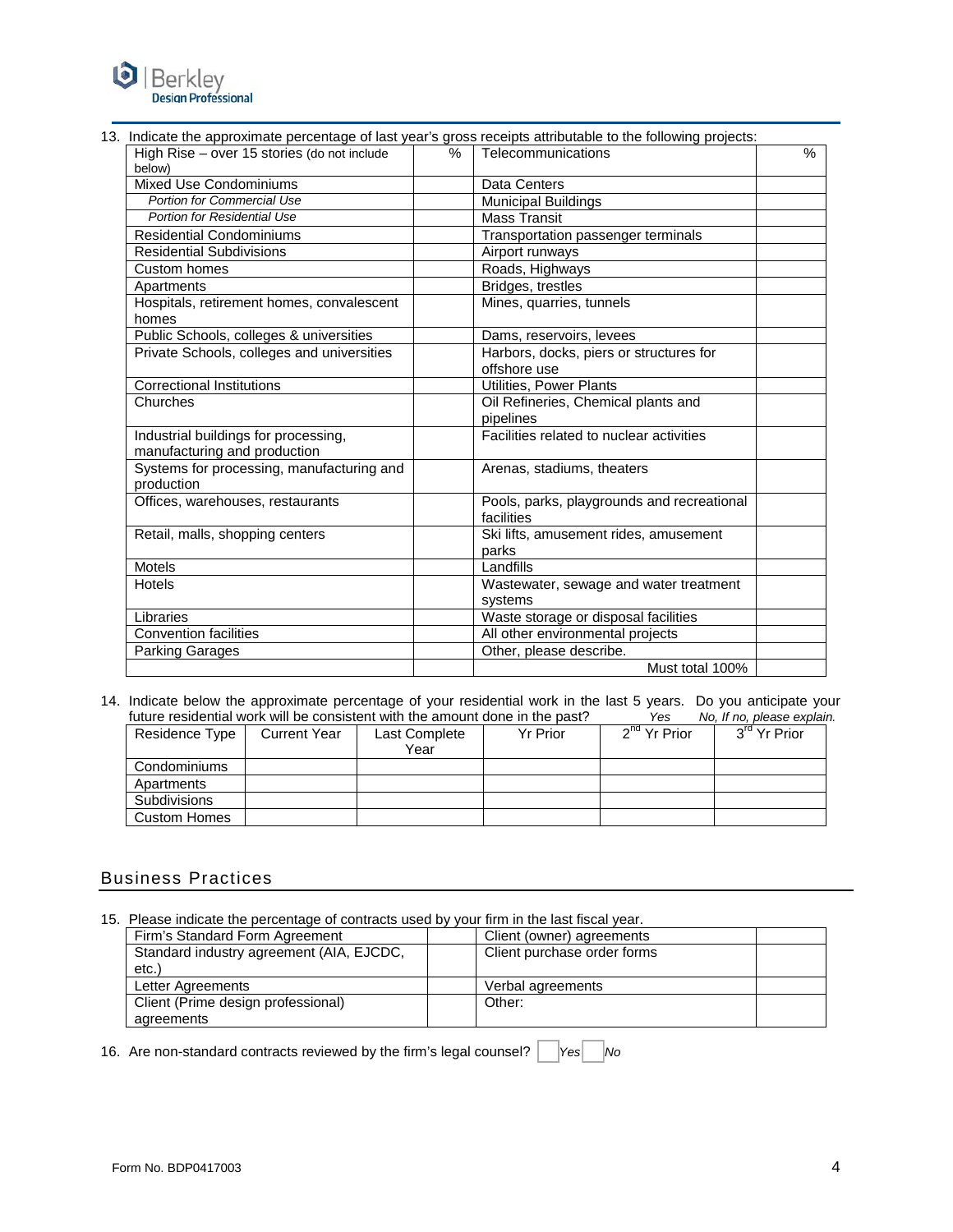

17. What percentage of last year's gross receipts included a signed contract limiting the firm's liability to less than<br>\$250.000? \$250,000?

*Attach a sample clause for consideration of Limitation of Liability credit.* 

18. Did principals or employees of the firm attend a risk management or loss prevention seminar during the last year? *Yes* | *No* 

19. Does the firm follow written in-house quality control/quality assurance procedures? *Yes No*

- 20. Does your firm follow established review processes involving senior management? *Yes No*
- 21. What percentage of last year's gross receipts was spent on employee professional and technical education? %
- 22. Does your firm use Building Information Modeling (BIM) systems? *Yes No* If yes, what percentage of projects includes BIM? \_\_\_\_%
- 23. Is the firm or any principal involved in a construction or real estate development company or engaged in any actual construction, or hired a construction contractor to perform construction work? *Yes* | *No, If yes, please provide details.*
- 24. Has the firm become involved in the design, manufacture, fabrication, sale, leasing or distribution of any product, process, component, device or system? | Yes | No, If yes, please provide details.
- 25. Has the firm designed a building, component or system which might be used on more than one project without services for site adaptation? *Yes No, If yes, please provide details.*
- 26. Has the firm entered into a joint venture agreement with an entity that did not provide design professional services? | Yes | No, If yes, please provide details.
- 27. Has the firm produced any software or hardware for sale to its clients? *Yes No, If yes, please provide details*
- 28. Is the firm operating a blog, a video log or other content distributed on-line? *Yes No, If yes, please provide details*

## Insurance History

- 29. In the last five years, have any professional liability claims been made against the firm, its predecessors or any past or present principal, partner, officer, director or employee? Yes No, If yes, please provide details.
- 30. Does the firm or any of the principals, partners, officers, directors or employees have any knowledge of any act, error, omission, unresolved job dispute, accident or any other circumstance which might reasonably be expected to give rise to a claim under this insurance? *Yes No, If yes, please provide details.*
- 31. Is the firm currently insured for Professional Liability coverage? *Yes No* Retroactive date on current policy

Please provide the professional liability insurance coverage for the past five years.

| Insurance<br>Company | <b>Policy Period</b> | Limits | Deductible | Premium |
|----------------------|----------------------|--------|------------|---------|
|                      |                      |        |            |         |
|                      |                      |        |            |         |
|                      |                      |        |            |         |
|                      |                      |        |            |         |
|                      |                      |        |            |         |

32. Has any insurer cancelled or refused to renew any similar insurance to the firm, its members or an entity listed in question 5 of this application? *Yes No*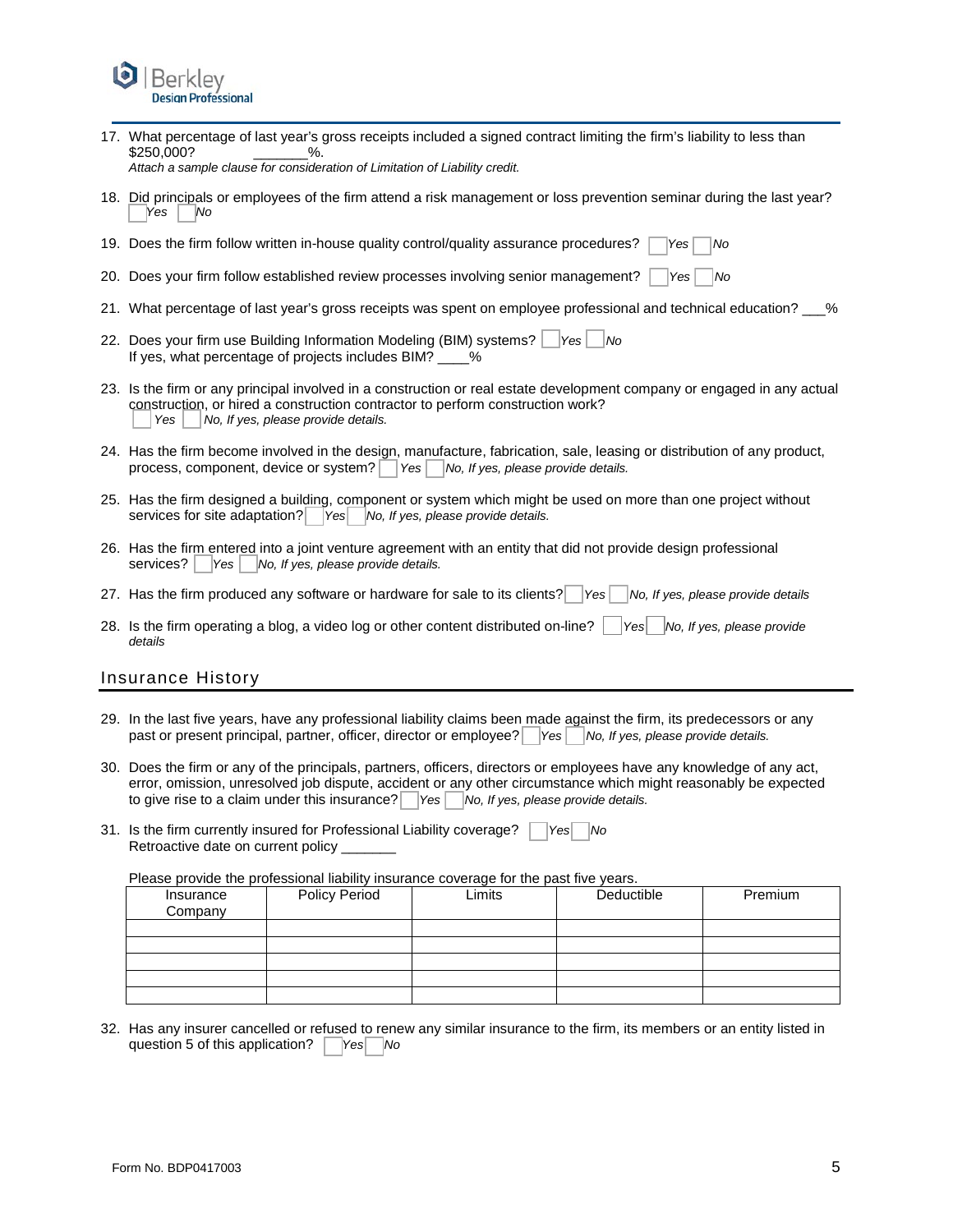

| 33. Indicate the options the applicant would like quoted. A Separate Defense Limit Option is available. The Defense |  |
|---------------------------------------------------------------------------------------------------------------------|--|
| Limit may be 25%, 50% or 100% of the Per Claim Limit, up to a maximum limit of \$5,000,000.                         |  |

| <b>Per Claim Limits</b> | <b>Deductibles</b> | <b>Separate Defense Limit</b> |
|-------------------------|--------------------|-------------------------------|
| \$250,000               | \$2,500            | 25% of per Claim Limit        |
| \$500,000               | \$5,000            | 50% of per Claim Limit        |
| \$1,000,000             | \$10,000           | 100% of per Claim Limit       |
| \$2,000,000             | \$15,000           | Max \$5,000,000 Limit         |
| \$3,000,000             | \$20,000           |                               |
| \$4,000,000             | \$25,000           | <b>Deductible Options</b>     |
| \$5,000,000             | \$35,000           | <b>First Dollar Defense</b>   |
| \$6,000,000             | \$50,000           | <b>Shared Cost of Defense</b> |
| \$7,000,000             | \$75,000           | Split Cost of Defense         |
| \$8,000,000             | \$100,000          |                               |
| \$9,000,000             | \$150,000          |                               |
| \$10,000,000            | \$200,000          |                               |
| Include split limits?   | \$250,000          |                               |

**NOTICE TO COLORADO APPLICANTS:** IT IS UNLAWFUL TO KNOWINGLY PROVIDE FALSE, INCOMPLETE, OR MISLEADING FACTS OR INFORMATION TO AN INSURANCE COMPANY FOR THE PURPOSE OF DEFRAUDING OR ATTEMPTING TO DEFRAUD THE COMPANY. PENALTIES MAY INCLUDE IMPRISONMENT, FINES, DENIAL OF INSURANCE, AND CIVIL DAMAGES. ANY INSURANCE COMPANY OR AGENT OF AN INSURANCE COMPANY WHO KNOWINGLY PROVIDES FALSE, INCOMPLETE, OR MISLEADING FACTS OR INFORMATION TO A POLICY HOLDER OR CLAIMANT FOR THE PURPOSE OF DEFRAUDING OR ATTEMPTING TO DEFRAUD THE POLICY HOLDER OR CLAIMANT WITH REGARD TO A SETTLEMENT OR AWARD PAYABLE FROM INSURANCE PROCEEDS SHALL BE REPORTED TO THE COLORADO DIVISION OF INSURANCE WITHIN THE DEPARTMENT OF REGULATORY AGENCIES.

**NOTICE TO NEW MEXICO, PENNSYLVANIA APPLICANTS:** ANY PERSON WHO KNOWINGLY AND WITH INTENT TO DEFRAUD ANY INSURANCE COMPANY OR OTHER PERSON FILES AN APPLICATION FOR INSURANCE OR STATEMENT OF CLAIM CONTAINING ANY MATERIALLY FALSE INFORMATION OR CONCEALS FOR THE PURPOSE OF MISLEADING, INFORMATION CONCERNING ANY FACT MATERIAL THERETO COMMITS A FRAUDULENT INSURANCE ACT, WHICH IS A CRIME AND SUBJECTS SUCH PERSON TO CRIMINAL AND CIVIL PENALTIES.

**NOTICE TO APPLICANTS OF KENTUCKY:** ANY PERSON WHO KNOWINGLY, AND WITH INTENT TO DEFRAUD ANY INSURANCE COMPANY OR OTHER PERSON FILES AN APPLICATION FOR INSURANCE CONTAINING ANY MATERIALLY FALSE INFORMATION OR CONCEALS, FOR THE PURPOSE OF MISLEADING, INFORMATION CONCERNING ANY FACT MATERIAL THERETO COMMITS A FRAUDULENT INSURANCE ACT, WHICH IS A CRIME.

**NOTICE TO APPLICANTS OF MINNESOTA, NEW JERSEY, AND OKLAHOMA:** ANY PERSON WHO KNOWINGLY, AND WITH INTENT TO INJURE, DEFRAUDS OR DECEIVES ANY INSURER OR OTHER PERSON FILES AN APPLICATION FOR INSURANCE OR STATEMENT OF CLAIM FOR THE PROCEEDS OF AN INSURANCE POLICY CONTAINING ANY FALSE, INCOMPLETE, OR MISLEADING INFORMATION OR CONCEALS FOR THE PURPOSE OF MISLEADING INFORMATION CONCERNING ANY FACT MATERIAL THERETO, IS GUILTY OF A FELONY AND IS SUBJECT TO CRIMINAL AND CIVIL PENALTIES.

**NOTICE TO MAINE, MASSACHUSETTS, TENNESSEE, VIRGINIA, AND WASHINGTON APPLICANTS:** IT IS A CRIME TO KNOWINGLY PROVIDE FALSE, INCOMPLETE OR MISLEADING INFORMATION TO AN INSURANCE COMPANY FOR THE PURPOSE OF DEFRAUDING THE COMPANY. PENALTIES INCLUDE IMPRISONMENT, FINES AND DENIAL OF INSURANCE BENEFITS.

**NOTICE TO OHIO APPLICANTS:** ANY PERSON WHO, WITH INTENT TO DEFRAUD OR KNOWING THAT HE IS FACILITATING A FRAUD AGAINST AN INSURER, SUBMITS AN APPLICATION OR FILES A CLAIM CONTAINING A FALSE OR DECEPTIVE STATEMENT IS GUILTY OF INSURANCE FRAUD.

**NOTICE TO APPLICANTS OF FLORIDA:** ANY PERSON WHO KNOWINGLY AND WITH INTENT TO INJURE, DEFRAUD OR DECEIVE ANY INSURER FILES A STATEMENT OF CLAIM OR AN APPLICATION CONTAINING ANY FALSE, INCOMPLETE, OR MISLEADING INFORMATION IS GUILTY OF A FELONY OF THE THIRD DEGREE.